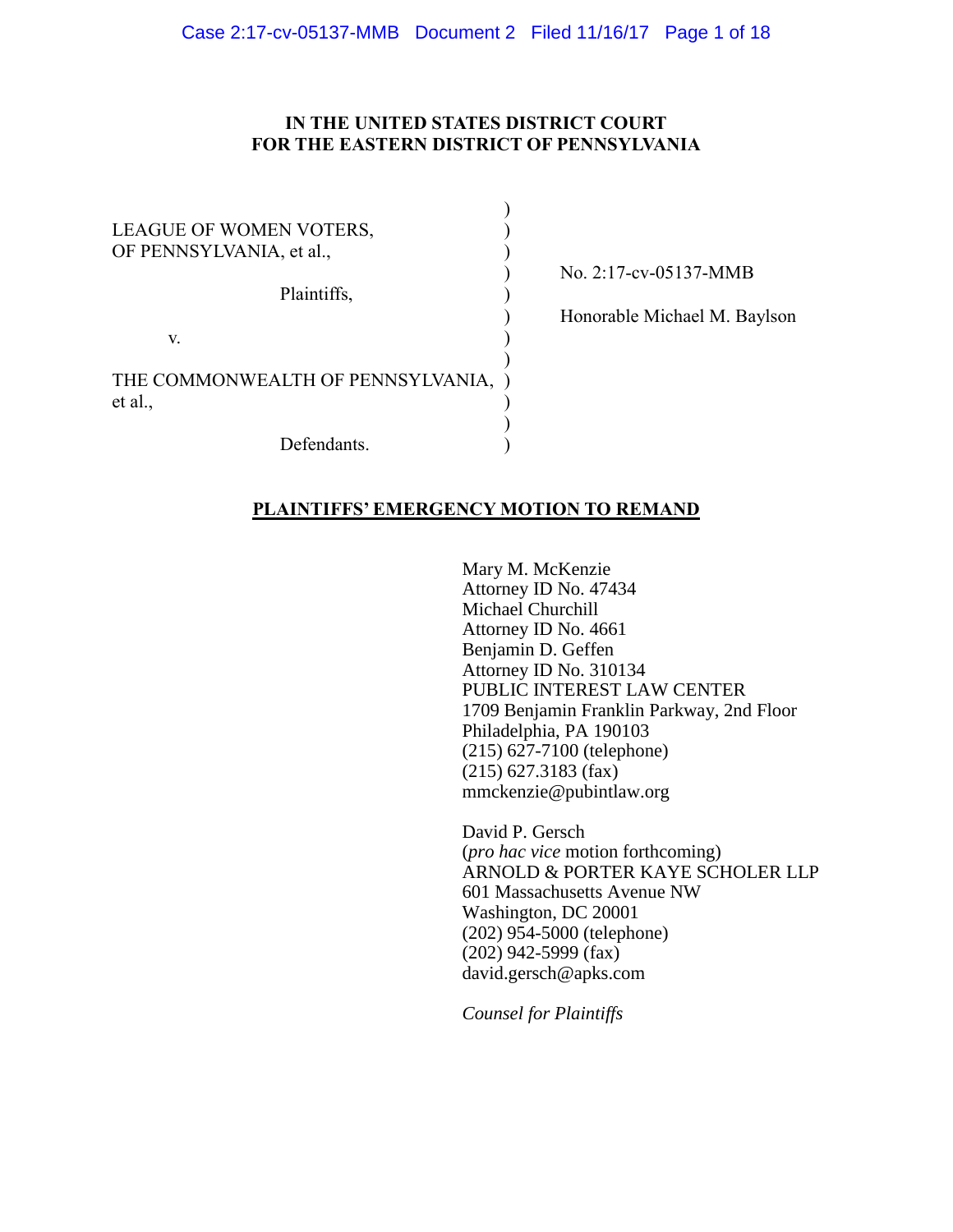# **TABLE OF CONTENTS**

# **Page**

| $\mathbf{I}$ . | The Notice of Removal Facially Fails to Satisfy the Statutory Prerequisites 3 |                                                                         |  |
|----------------|-------------------------------------------------------------------------------|-------------------------------------------------------------------------|--|
|                | A.                                                                            | Scarnati Did Not Obtain the Consent of All Properly Joined Defendants 3 |  |
|                | <b>B.</b>                                                                     |                                                                         |  |
| II.            |                                                                               |                                                                         |  |
| III.           | This Motion Warrants Expedited Treatment and an Immediate Remand  11          |                                                                         |  |
| IV.            |                                                                               |                                                                         |  |
|                |                                                                               |                                                                         |  |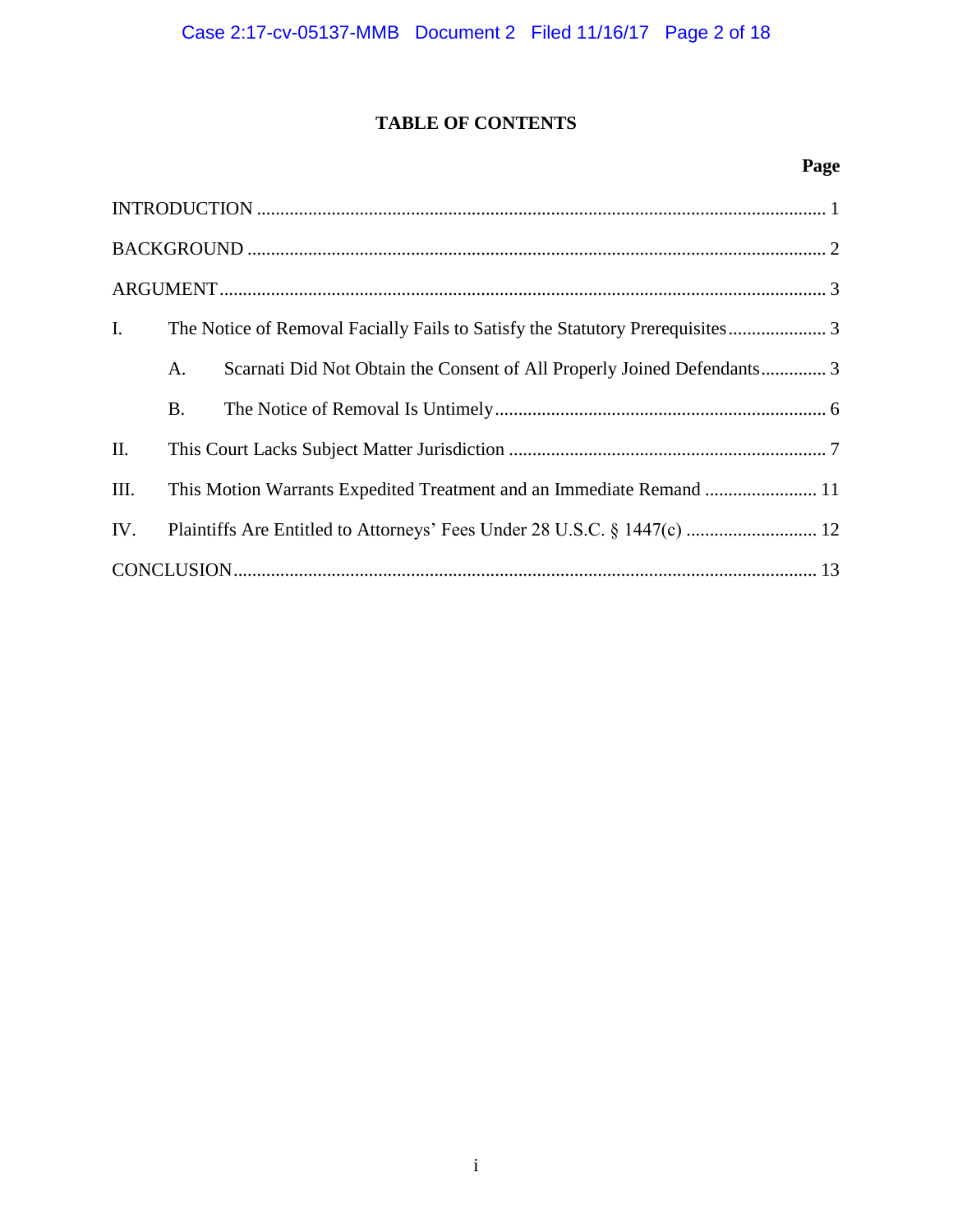# **INTRODUCTION**

<span id="page-2-0"></span>Defendant Scarnati's notice of removal is an egregious and transparent attempt to derail state court proceedings in this case. It is procedurally defective on its face and offers no goodfaith basis for federal subject matter jurisdiction. This case should be remanded immediately.

Plaintiffs filed this action in Pennsylvania state court asserting exclusively state-law claims under the Pennsylvania Constitution, seeking to invalidate the Pennsylvania statute that established Pennsylvania's 2011 congressional districting plan. On November 9, 2017, the Pennsylvania Supreme Court assumed plenary jurisdiction, and trial has been scheduled to begin December 11. Yesterday, on the literal eve of a pre-trial conference in the state court, Scarnati notified Plaintiffs that he had removed the case a day earlier. The removal is baseless:

- Scarnati did not obtain the consent of all "properly joined" defendants as required by 28 U.S.C. § 1446(b)(2)(C), including the Governor, whom Scarnati had previously described as "indispensable" because he must sign into law any newly enacted plan.
- Scarnati filed the notice of removal three months after the 30-day deadline to remove under  $\S$  1446(b)(2)(B), bizarrely asserting that the upcoming special election to replace a resigned congressman somehow triggered a new 30-day window to remove.
- There is obviously no federal question jurisdiction over Plaintiffs' exclusively state constitutional claims challenging a state statute.
- Scarnati's entire theory of federal jurisdiction rests on the false premise that Plaintiffs seek to change the districting plan for the special election set for March 2018. Plaintiffs seek no relief with respect to the special election.
- Even if Plaintiffs were seeking relief with respect to the special election (and they are not), Scarnati's purported federal-law defense would not create a federal question.

Scarnati's motive for pursuing such a frivolous removal is obvious: to delay and derail the expedited schedule ordered by the Pennsylvania Supreme Court. He's already has some

success. In light of the removal, the state court cancelled today's pre-trial conference. With trial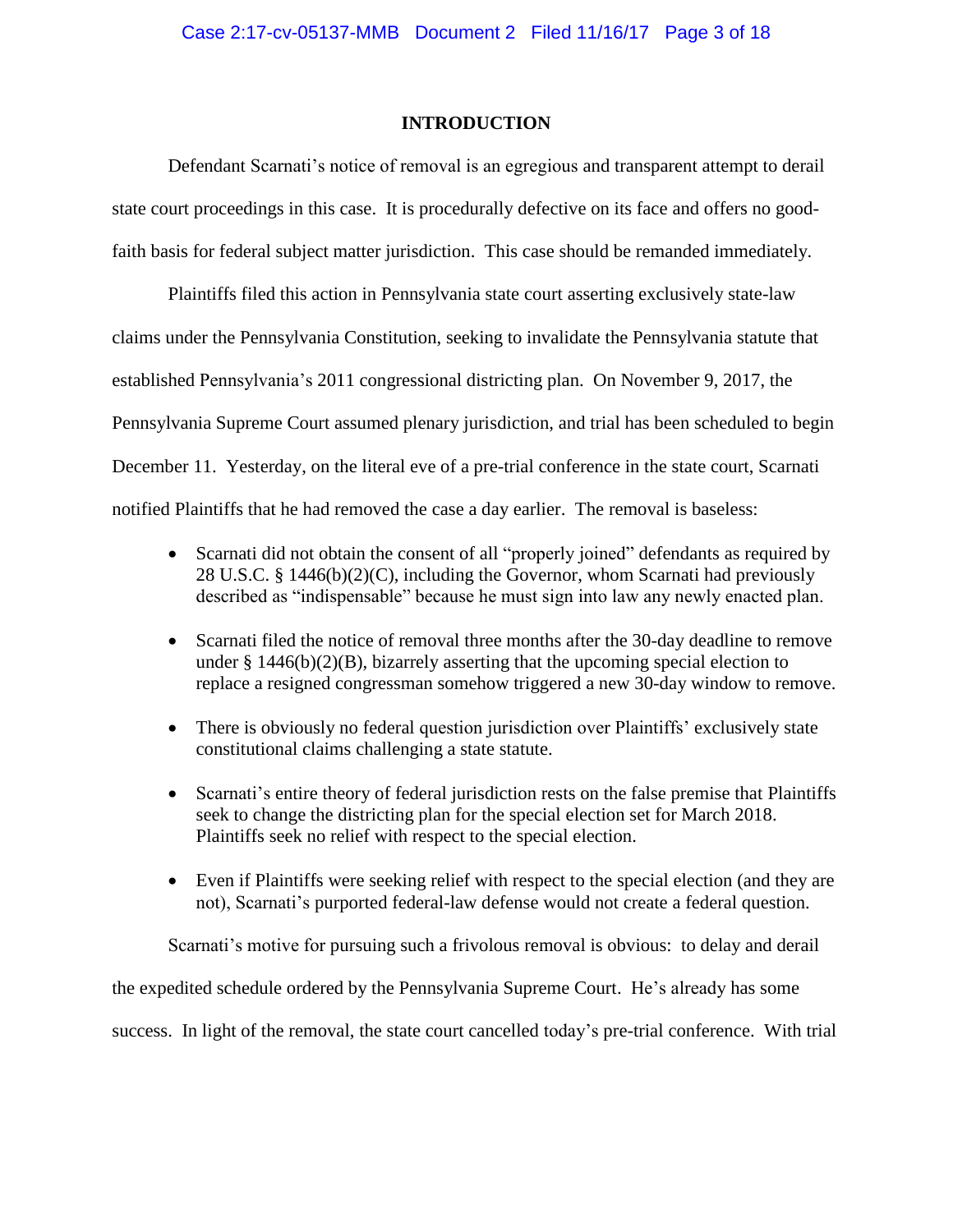#### Case 2:17-cv-05137-MMB Document 2 Filed 11/16/17 Page 4 of 18

set to begin in barely three weeks, any delay impedes the state court's ability to resolve this case in time for the November 2018 elections, as the Pennsylvania Supreme Court ordered.

This Court should not countenance such vexatious tactics. For the reasons set forth below, the Court should expedite resolution of this motion, immediately remand this case to state court without awaiting an opposition from Scarnati, and award attorneys' fees to Plaintiffs.

#### **BACKGROUND**

<span id="page-3-0"></span>Plaintiffs are eighteen Pennsylvania voters, one from each congressional district in the Commonwealth.<sup>1</sup> They filed this action in the Pennsylvania Commonwealth Court on June 15, 2017. Their Petition for Review asserts that Senate Bill 1249, the state statute establishing Pennsylvania's 2011 congressional districting plan (the "2011 Plan"), violates the Pennsylvania Constitution—in particular, its Free Expression and Association Clauses, Art I, §§ 7, 20, Equal Protection guarantees, Art. I, §§ 1 and 26, and Free and Equal Clause, Art. I, § 5. *See* Dkt. 1-3. Plaintiffs do not assert any federal constitutional claims or other federal claims.

In line with prior redistricting challenges in Pennsylvania state courts, Plaintiffs have named as defendants several legislative parties (including Scarnati) as well as Governor Thomas W. Wolf, Lieutenant Governor Michael J. Stack III, Acting Secretary of the Commonwealth Robert Torres, and Commissioner Jonathan Marks of the Bureau of Commissions, Elections, and Legislation (BCEL).<sup>2</sup> Plaintiffs seek an injunction prohibiting Defendants from using the 2011 Plan and requiring them to enact a new plan that comports with the Pennsylvania Constitution.

 $\overline{a}$ 

<sup>&</sup>lt;sup>1</sup> The League of Women Voters of Pennsylvania was originally also a petitioner in the state court action, but the Commonwealth Court dismissed the organization as a party.

 $2$  The Petition for Review initially named the Commonwealth of Pennsylvania, but the Commonwealth Court dismissed the Commonwealth from the case. The Petition also initially named Pedro A. Cortés in his capacity as Secretary of the Commonwealth, but Cortés has since stepped down from that position and been replaced by Acting Secretary Torres.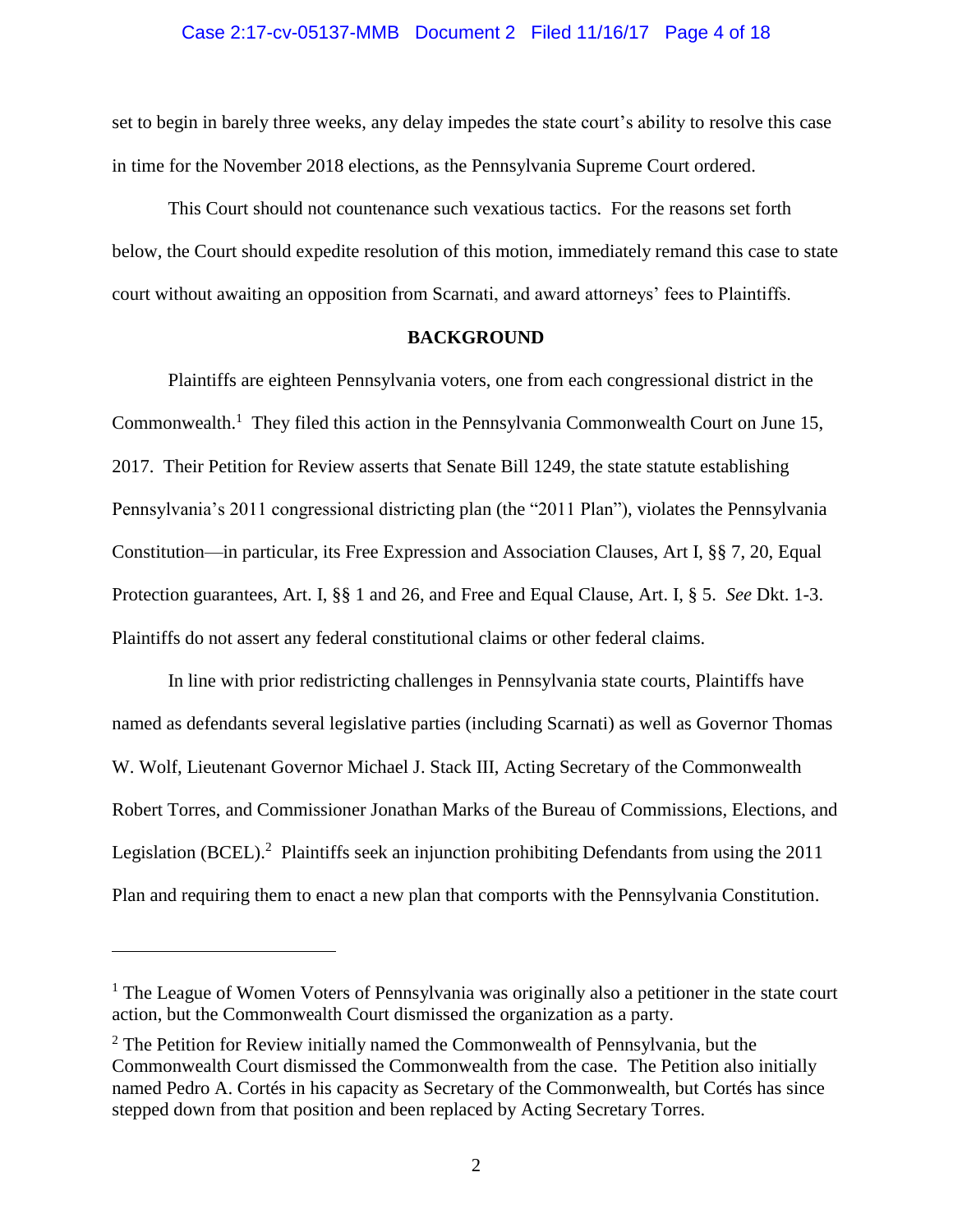#### Case 2:17-cv-05137-MMB Document 2 Filed 11/16/17 Page 5 of 18

On October 16, 2017, the Commonwealth Court stayed the case, with the exception of briefing related to legislative and other purported privileges. In light of the stay, Plaintiffs asked the state high court to assume "extraordinary jurisdiction" over the case and implement proceedings to decide it in time for the May 2018 congressional primaries.

On November 9, 2017, the Pennsylvania Supreme Court granted Plaintiffs' request for extraordinary relief. Dkt. 1-6 at 67-69. It vacated the stay and directed the Commonwealth Court to conduct discovery, pre-trial, and trial proceedings, and to submit findings of fact and conclusions of law to the state high court no later than December 31, 2017.

On Monday, November 13, 2017, the Commonwealth Court issued an order (attached as **Exhibit A**) scheduling trial to begin December 11 at 9:30 a.m., and a pre-trial conference for November 16 at 1:00 p.m. (i.e., today). The order also confirmed that Defendants' brief regarding legislative and other purported privilege was due November 15, and directed Plaintiffs to file their response by November 17. The order further states that "[n]o extensions of filing deadlines and/or requests for continuances of scheduled proceedings will be considered and/or granted absent extraordinary circumstances."

A day later, on November 14, Scarnati removed the case to this Court. Scarnati served the notice of removal via U.S. mail and did not email Plaintiffs' counsel a courtesy copy. Plaintiffs and their counsel first learned of the removal on the afternoon of November 15 (i.e., yesterday) when Scarnati notified the state court that he had removed the case.

#### **ARGUMENT**

#### <span id="page-4-2"></span><span id="page-4-1"></span><span id="page-4-0"></span>**I. The Notice of Removal Facially Fails to Satisfy the Statutory Prerequisites**

#### **A. Scarnati Did Not Obtain the Consent of All Properly Joined Defendants**

Under 28 U.S.C. §1446(b)(2)(A), "all defendants who have been properly joined and served must join in or consent to the removal of the action." But as Scarnati acknowledges, he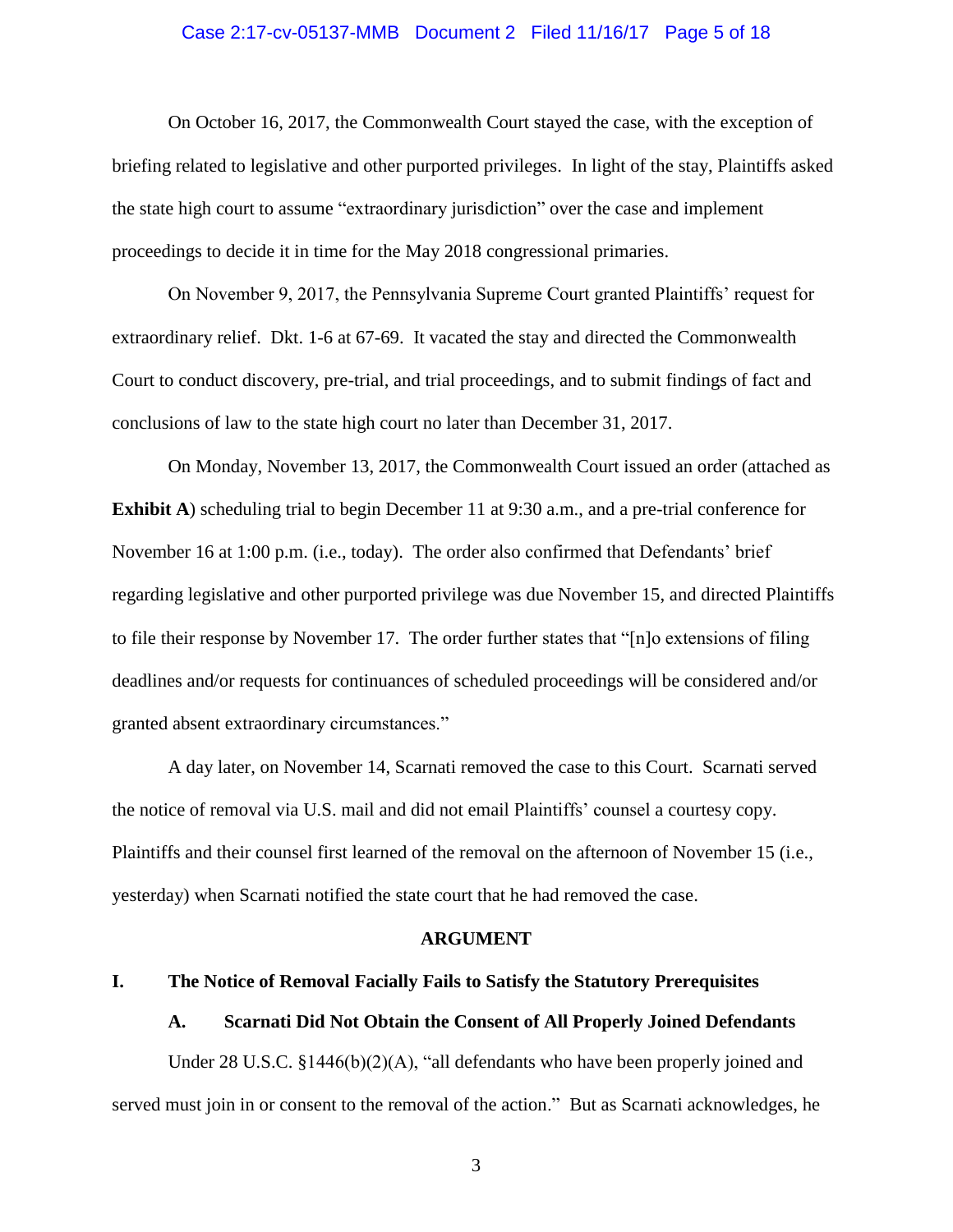#### Case 2:17-cv-05137-MMB Document 2 Filed 11/16/17 Page 6 of 18

does not have the consent of all defendants here. Instead, only two defendants reportedly have consented—four others have not (the Governor, Lieutenant Governor, Acting Secretary of the Commonwealth, and Commissioner of BCEL). Scarnati asserts that these defendants' consent is unnecessary because they are "nominal" defendants. Notice at 6. That is absurd.

In the removal context, "[a] nominal party is defined as one neither necessary nor indispensable to the suit. A party is necessary and indispensable to the suit if the plaintiff states a cause of action against the party, and seeks relief from the party." *Dietz v. Avco Corp.*, 168 F. Supp. 3d 747, 759 (E.D. Pa. 2016). Because "[t]he removal statutes are to be strictly construed against removal," "all doubts should be resolved in favor of remand." *Boyer v. Snap-on Tools Corp.*, 913 F.2d 108, 111 (3d Cir. 1990).

The Governor is an indispensable party, and this Court need not take Plaintiffs' word for it. In the state court proceedings in this case, Scarnati himself asserted that "it is clear—and indeed undisputed—that the Governor is both a *legally and practically indispensable party in this matter* as his signature would be required to implement the relief sought by [Plaintiffs]." Legislative Resps.' Answer to Gov. Wolf's Preliminary Objections at 2 (attached as **Exhibit B**) (emphasis added). Scarnati criticized the Governor's request to be dismissed from the case as "curious," because the Governor "is actually responsible for implementing the relief that [Plaintiffs] seek." *Id.* at 1. And then: "the Governor is indispensable to this Petition, because the nature of the claim and relief sought here require his direct participation." *Id.* And again: "The simple fact remains that Petitioners cannot possibly achieve their requested relief without direct participation from the Governor." *Id.* at 2-3. Once more: "The Governor is indispensable; his interests here are unique and implicated." *Id.* at 3. To remove any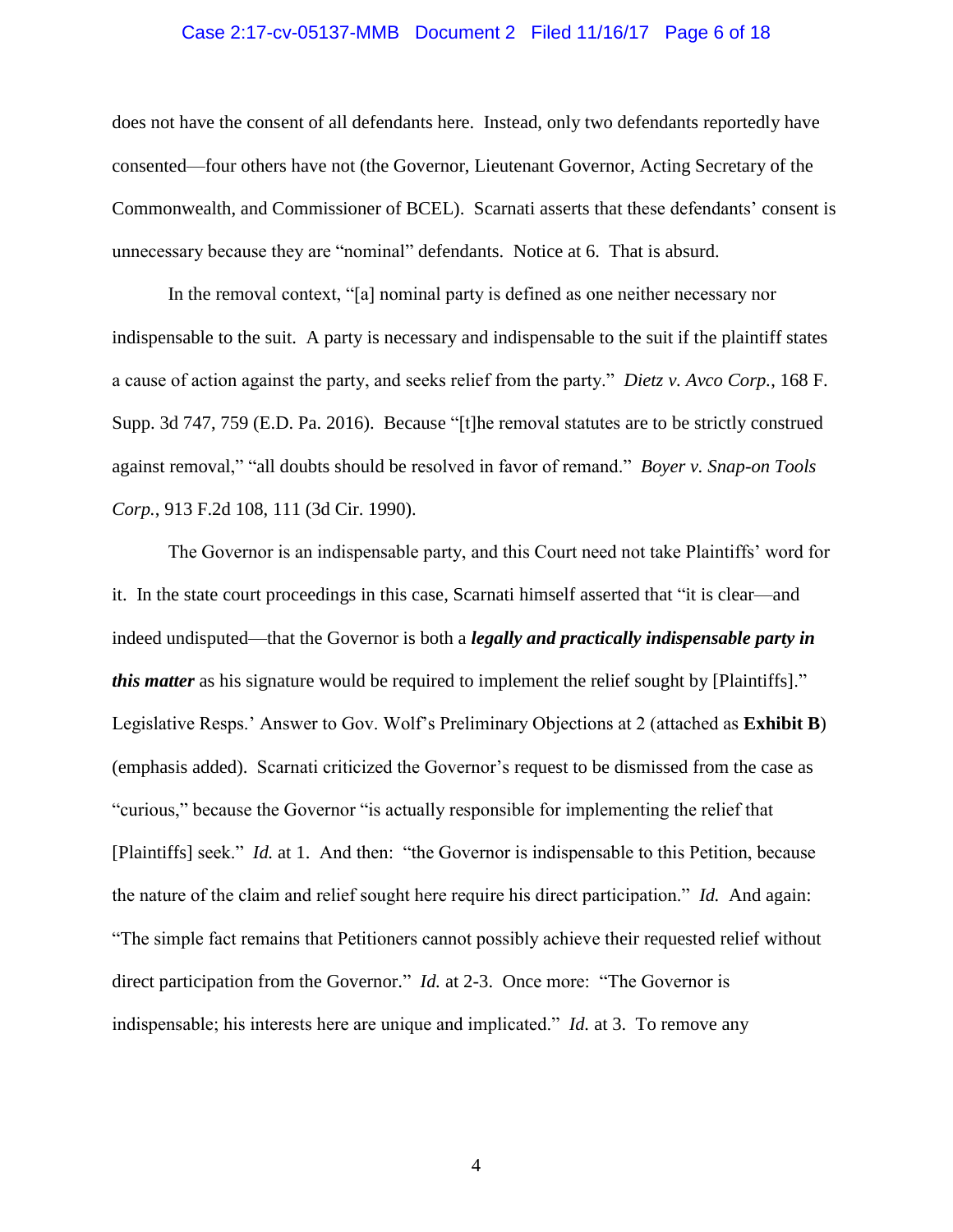#### Case 2:17-cv-05137-MMB Document 2 Filed 11/16/17 Page 7 of 18

conceivable doubt as to his view on this matter, Scarnati declared: "There could be no clearer example of an indispensable party." *Id.*

Scarnati was right the first time, and the state court has correctly refused to dismiss the Governor from the case. If Plaintiffs prevail on the merits, the Governor would need to sign any new districting plan that the General Assembly enacts to replace the current one. Scarnati suggests that this would somehow be a "ministerial act," but a Governor's decision whether to sign a bill into law is anything but ministerial. Indeed, as Scarnati previously told the state court, the Governor might use his "veto power." *Id.* at 2. In short, the Governor is integral to the relief Plaintiffs seek: a districting plan that comports with the Pennsylvania Constitution.

The Acting Secretary of the Commonwealth and the Commissioner of BCEL are likewise proper parties. Both are responsible for the supervision and administration of Pennsylvania's elections, and thus are indispensable to Plaintiffs' request to enjoin use of the 2011 Plan. Any injunction would have to apply to these Defendants. In addition, relief against them would be necessary if any deadlines or dates for the November 2018 elections need to be adjusted, as Pennsylvania courts have ordered in prior redistricting cases. *See, e.g.*, *Holt v. 2011 Legislative Reapportionment Comm'n*, 38 A.3d 711, 721 n.10 (Pa. 2012); *Mellow v. Mitchell*, 607 A.2d 204, 244 (Pa. 1992). Indeed, in *Mellow v. Mitchell*, the Acting Secretary of the Commonwealth and the Commissioner of BCEL were the *only* defendants in the case. Obviously the only defendants in that case were not nominal parties. *See also Ryan v. People of the State of Illinois*, No. 91 C 6832, 1991 WL 247752 (N.D. Ill. Sept. 17, 2001).

Finally, Lieutenant Governor Stack is a proper party because he serves as the President of the Pennsylvania Senate. In that capacity, Defendant Stack would vote to break any tie in the Pennsylvania Senate in enacting a new districting plan.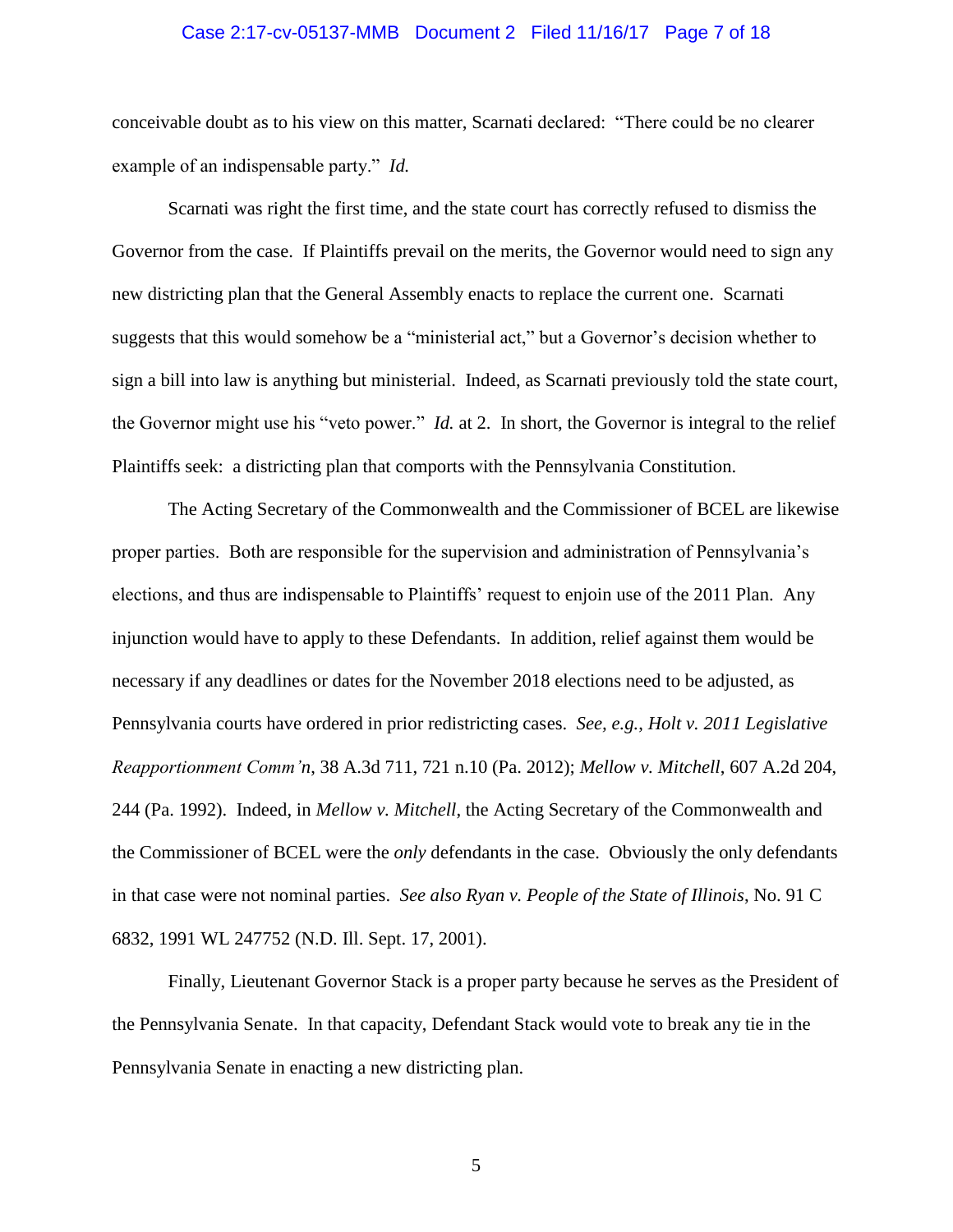#### Case 2:17-cv-05137-MMB Document 2 Filed 11/16/17 Page 8 of 18

This is not a close call. Scarnati's failure to obtain the consent of all properly joined defendants dooms his removal of this case. It should end the matter.

#### **B. The Notice of Removal Is Untimely**

<span id="page-7-0"></span>Scarnati's disregard of the 30-day deadline to remove under  $\S$  1446(b)(2)(B) is equally glaring. Plaintiffs filed this action in state court on June 15, 2017, and the parties stipulated to an effective service date of July 14, 2017. Yet Scarnati did not file his notice of removal until November 14—123 days after service. It is untimely by three months.

To attempt to circumvent this time-bar, Scarnati relies on § 1446(b)(3), which provides that, if a case is not removable based on the initial pleading, a defendant may file a notice of removal within 30 days after receiving "an amended pleading, motion, order or other paper from which it may first be ascertained that the case is one which is or has become removable." Scarnati contends that Governor Wolf's October 23, 2017 Writ of Election scheduling a special election for March 2018 is an "order or other paper" that triggered a new 30-day deadline to remove. Notice at 5-6.

But it is well-recognized that "documents not generated within the state litigation generally are not recognized as 'other papers,' receipt of which can start a 30-day removal period under Section 1446(b)." 14C Fed. Prac. & Proc. Juris. § 3731 (4th ed.). Indeed, this Court has held that the phrase "order or other paper" did not even include a U.S. Supreme Court decision in another case. *See Pennsylvania v. Tap Pharm. Prods., Inc.*, 415 F. Supp. 2d 516, 526-27 (E.D. Pa. 2005). Other federal courts likewise have held that "order or other paper" includes only documents directly related to the pending case. *See, e.g.*, *Gibson v. Clean Harbors Env. Servs. Inc.,* 840 F.3d 515, 521 (8th Cir. 2016); *Romulus v. CVS Pharmacy, Inc.*, 770 F.3d 67, 78 (1st Cir. 2014); *McCormick v. Excel Corp.*, 413 F. Supp. 2d 967, 971 (E.D. Wis. 2006). If a court document from another case is not an "order or other paper" under § 1446(b)(3), *a fortiori*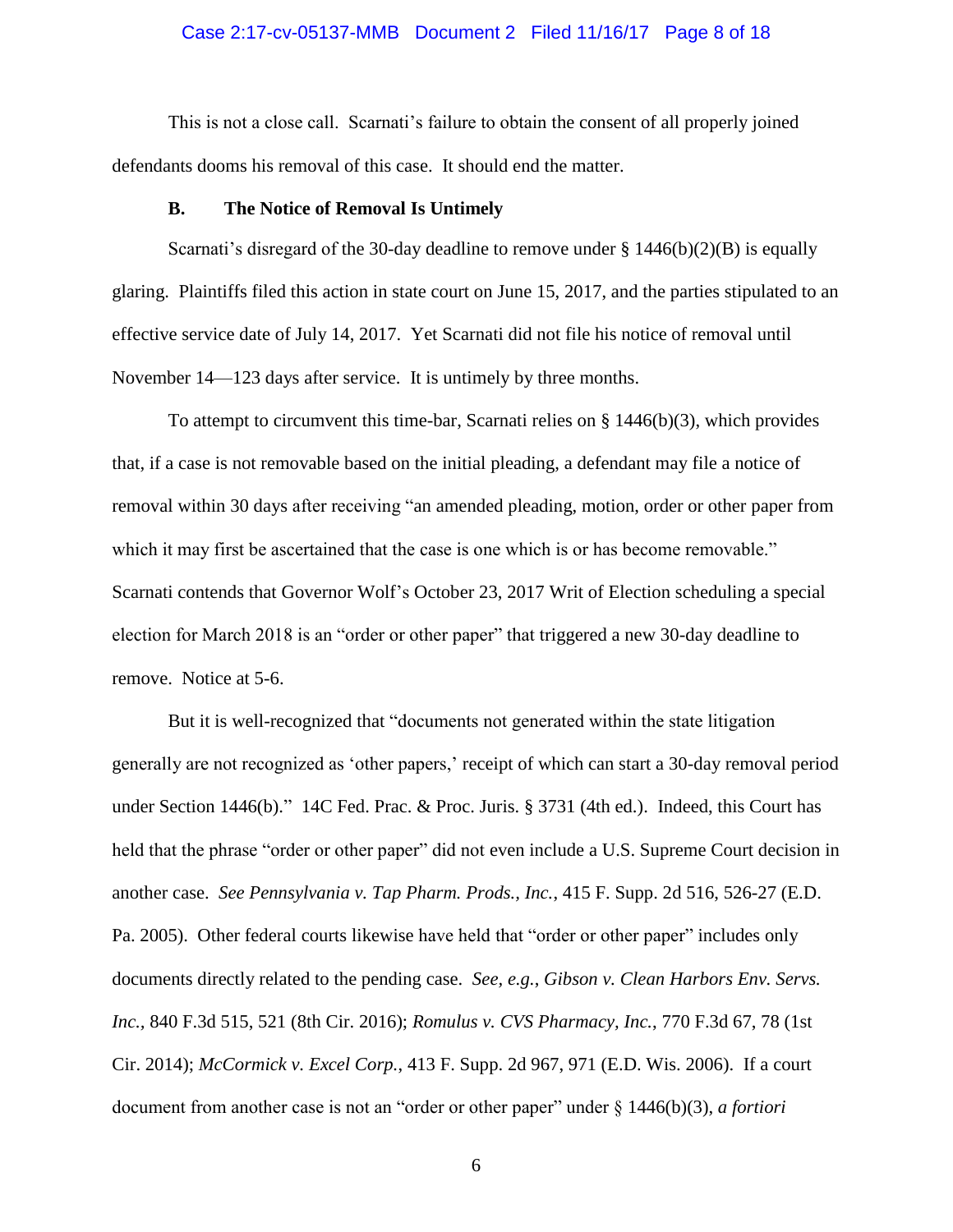#### Case 2:17-cv-05137-MMB Document 2 Filed 11/16/17 Page 9 of 18

neither is a document not arising from any judicial proceeding at all. Unsurprisingly, Scarnati does not cite a single case supporting his position.

In light of Scarnati's failure to satisfy the statutory consent and timeliness prerequisites for removal, this case should be remanded to state court.

## <span id="page-8-0"></span>**II. This Court Lacks Subject Matter Jurisdiction**

"A defendant may remove a case to federal court only if that court would have had original jurisdiction." *Ali v. DLG Dev. Corp.*, No. CV 17-1537, 2017 WL 4776754, at \*4 (E.D. Pa. Oct. 23, 2017). Scarnati's assertion that there is federal question jurisdiction under 28 U.S.C. § 1331, *see* Notice ¶ 12, is nonsense. Plaintiffs assert claims *exclusively* under provisions of the Pennsylvania Constitution—they assert no federal claims, *see* Dkt. 1-3, a point Scarnati does not dispute. Because Plaintiffs' state-law claims do not "arise under" federal law, *Merrell Dow Pharm. Inc. v. Thompson*, 478 U.S. 804, 807 (1986), there is no federal question jurisdiction.

Scarnati argues that the upcoming special election somehow creates federal question jurisdiction because "the relief Plaintiffs seek cannot be granted without resolving a substantial question of federal law," namely "whether a state court under state law can strike down a Federal congressional district in which a state 'Executive Authority' has, by Federal constitutional writ and federal law, already mandated and set a special election." Notice ¶ 18 (citing U.S. Const. art. I, § 2, and "the United States Code"). That is both factually and legally baseless.

The entire premise for Scarnati's argument—that Plaintiffs supposedly seek to change the map for the March 2018 special election—is wrong. To be clear: Plaintiffs do not and will not seek any relief whatsoever with respect to the special election, so that election cannot conceivably create a federal question in this case. Plaintiffs have never suggested in the state court proceedings that they are seeking relief with respect to the special election. To the contrary, Plaintiffs unambiguously stated that they seek to resolve the case "before the due date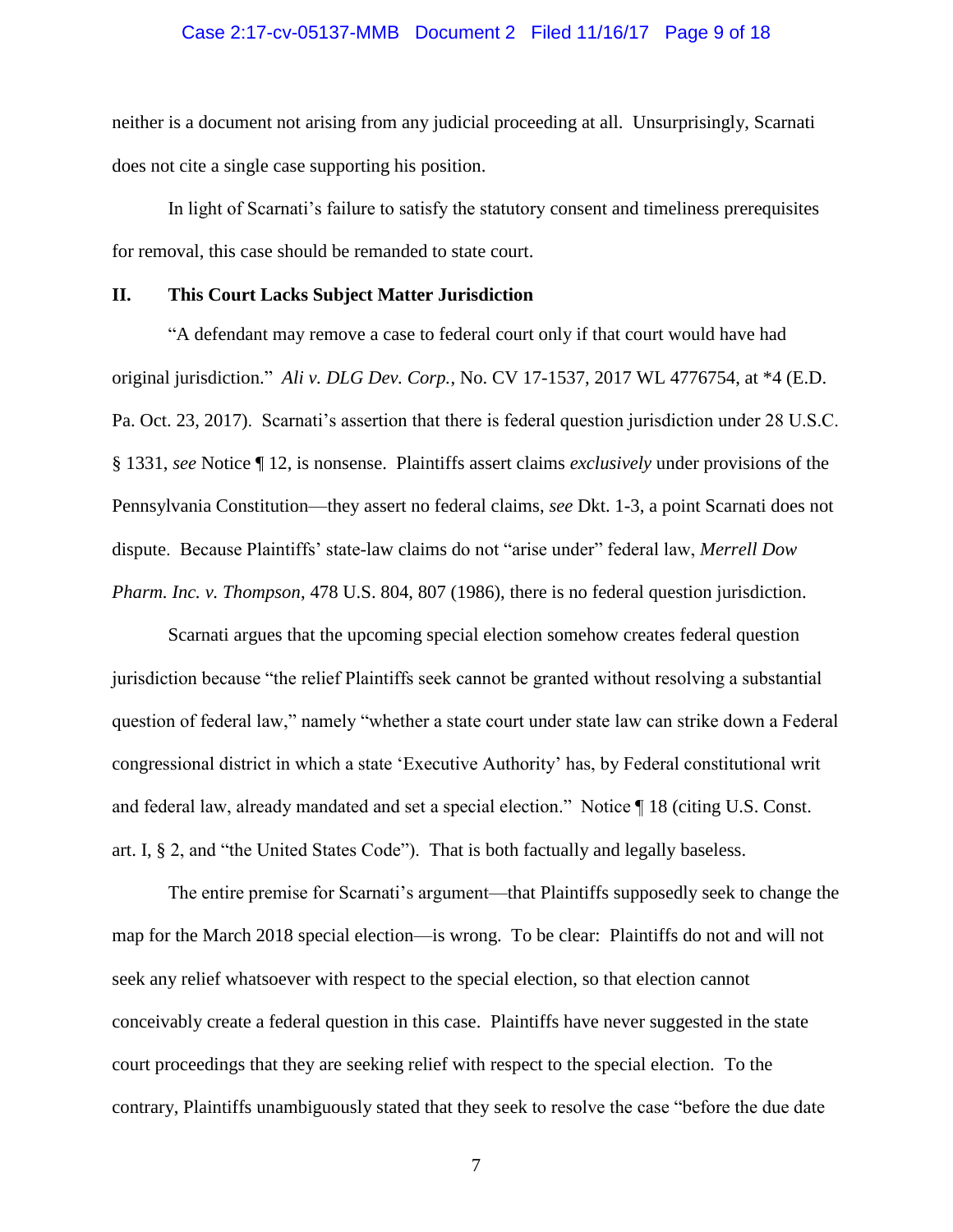#### Case 2:17-cv-05137-MMB Document 2 Filed 11/16/17 Page 10 of 18

for nomination petitions for the 2018 elections, which is March 6, 2018." Dkt. 1-4 at Page 24 of 66. That is the due date for the May 2018 primaries, not the March 2018 special election.

Even if Plaintiffs were seeking to affect the March 2018 special election (which they are not), Scarnati's argument would still be frivolous. Scarnati is claiming that Article I, § 2 of the U.S. Constitution provides a federal *defense* to Plaintiffs' state constitutional claims. Scarnati nowhere suggests that construing the relevant provisions of the Pennsylvania Constitution would require a court to construe Article I, § 2 or any federal law. It obviously would not. That is fatal because "[a] defense that raises a federal question is inadequate to confer federal jurisdiction." *Merrell Dow*, 478 U.S. at 808; *see also N.J. Carpenters & the Trs. Thereof v. Tishman Const. Corp. of N.J.*, 760 F.3d 297, 302 (3d Cir. 2014) ("The existence or expectation of a federal defense is insufficient to confer federal jurisdiction.").

Scarnati's argument suffers yet another fatal flaw: the purported federal law issue that he identifies does not meet the test laid out in *Grable & Sons Metal Products, Inc. v. Darue Engineering & Manufacturing*, 545 U.S. 308, 312 (2005). Scarnati concedes that federal law does not *create* any cause of action in this case. His theory is instead that those state causes of action require resolution of a "substantial question of federal law," Notice ¶ 18, the category described in *Grable*. But only a "slim category" of cases qualify for federal jurisdiction under *Grable*, *see Gunn v. Minton*, 568 U.S. 251, 258 (2013), and the claims here do not. Where federal law does not create the cause of action, "federal jurisdiction over a state law claim will [only] lie if a federal issue is: (1) necessarily raised, (2) actually disputed, (3) substantial, and (4) capable of resolution in federal court without disrupting the federal-state balance approved by Congress." *Id.* at 258.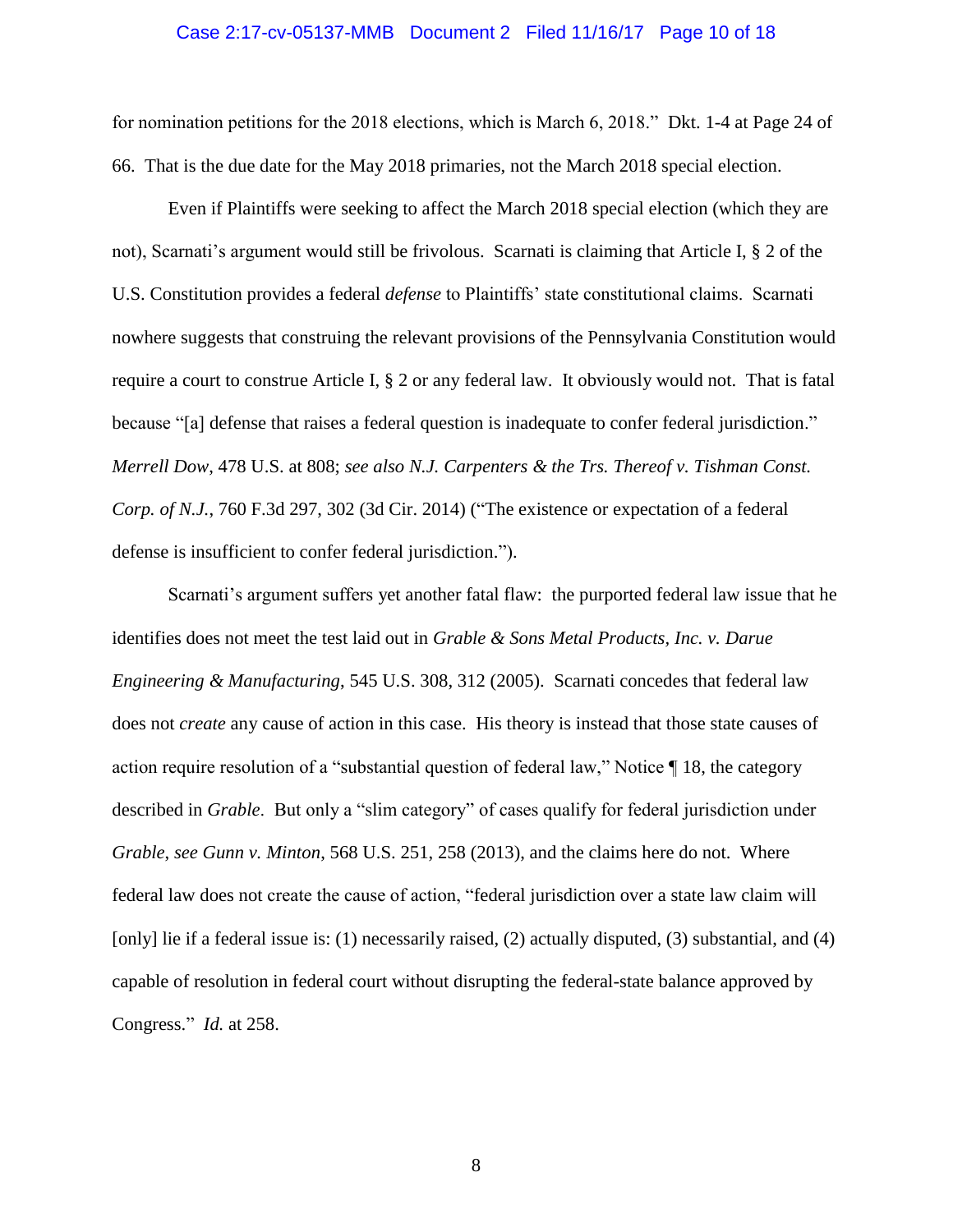#### Case 2:17-cv-05137-MMB Document 2 Filed 11/16/17 Page 11 of 18

First, no federal claim is "necessarily raised." That standard requires that the federal question be an "essential element" of the plaintiff's "*claim*," not a hypothetical part of the defendant's *defense*. *Grable*, 545 U.S. at 315 (emphasis added); *accord Manning v. Merrill Lynch Pierce Fenner & Smith, Inc.*, 772 F.3d 158, 163, 165 (3d Cir. 2014), *aff'd*, 136 S. Ct. 1562 (2016). The *Grable* exception is for state causes of action where the state rule of decision turns on federal law, not for state causes of action where there might be a federal defense.

Second, the issue is not "actually disputed" because, again, Plaintiffs do not seek any relief with respect to the March 2018 special election.

Third, the issue Scarnati raises is not "substantial," but rather wholly meritless. Article I, § 2 of the U.S. Constitution states: "When vacancies happen in the Representation from any State, the Executive Authority thereof shall issue Writs of Election to fill such Vacancies." As Scarnati acknowledges, once Governor Wolf issued the Writ of Election, the "mandate of Article I, Section 2 was completed." Notice ¶ 16. Nothing in Article I, § 2 plausibly suggests that the U.S. Constitution would bar a change in the timing of that election.

To the contrary, Article I, § 4, makes clear that state law governs the timing of congressional elections unless Congress has enacted a statute on the topic: "The Times, Places and Manner of holding Elections for Senators and Representatives, shall be prescribed in each State by the Legislature thereof; but the Congress may at any time by Law make or alter such Regulations." U.S. Const. art. I, § 4. Congress, in turn, has confirmed by statute that "the time for holding elections in any State, District, or Territory for a Representative or Delegate to fill a vacancy … may be prescribed by the laws of the several States and Territories respectively." 2 U.S.C. § 8(a). The only exception is for "extraordinary circumstances," defined to mean a circumstance in which there are over *100* vacancies in the House. 2 U.S.C. § 8(b)(1), (4). That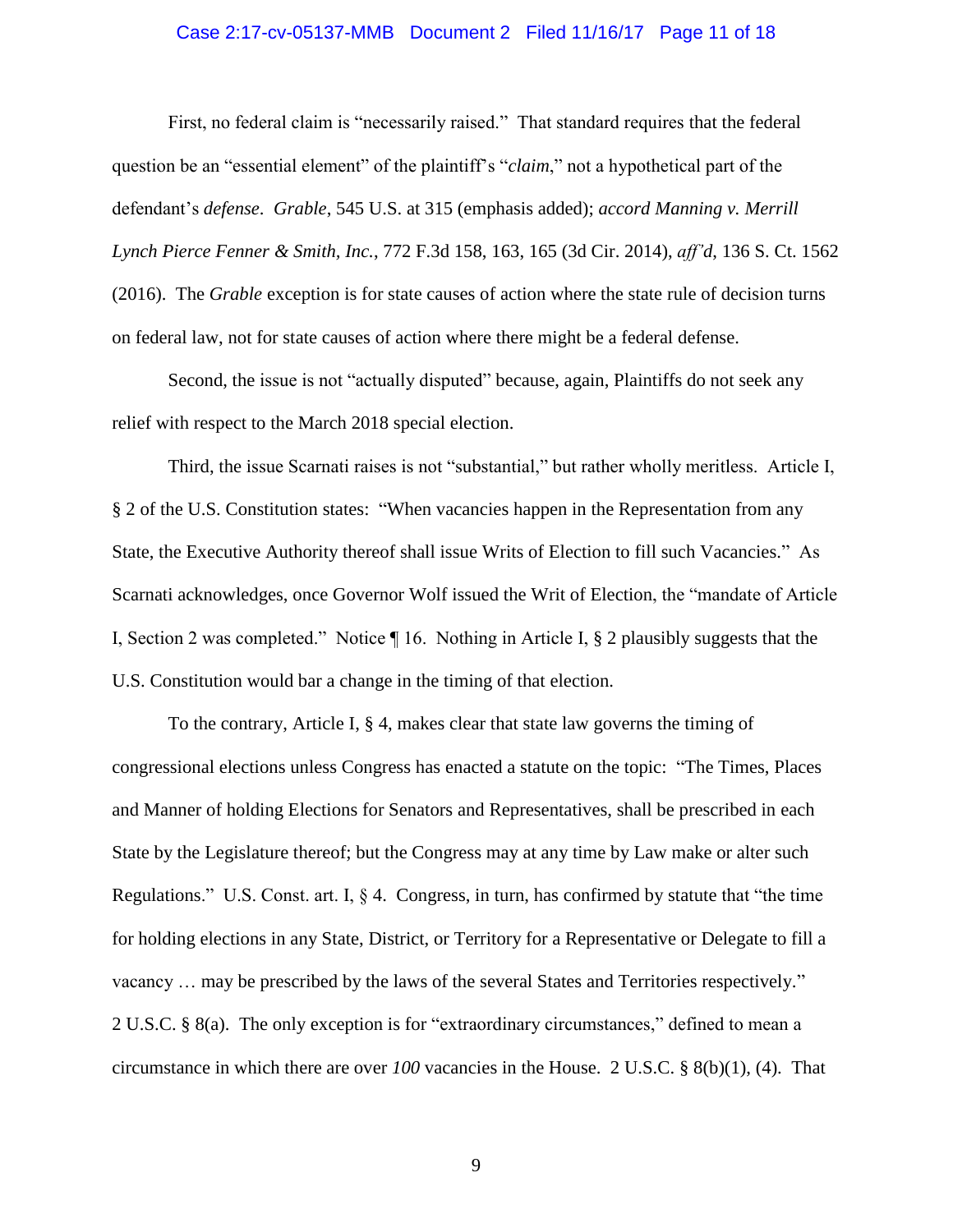#### Case 2:17-cv-05137-MMB Document 2 Filed 11/16/17 Page 12 of 18

provision does not apply. In the single case Scarnati cites, *Jackson v. Ogilvie*, 426 F.2d 1333 (7th Cir. 1970), the Illinois Governor had refused to issue the writ for the election at all; the court ordered him to do so, but expressly noted that the timing was up to the state and that the state statutes "require a lapse of at least 162 days from the call to the election." *Id.* at 1334-36. In other words, even in a hypothetical world in which relief in the state court would alter the timing of the March 2018 special election—which it will not because Petitioners do not seek such relief—nothing in the U.S. Constitution would prohibit that.

 Fourth, any issue about what Art. I, § 2 means in this context is not "capable of resolution in federal court without disrupting the federal-state balance approved by Congress." In 2 U.S.C. § 8(a), Congress granted *state governors* the right to decide the timing of vacancy elections. This action is all about state law. It raises state constitutional challenges to a state statute. Even if Article I, § 2 were implicated here, which it is not, it would not create federal jurisdiction under the "slim category" enunciated in *Grable*. As this Court has said, "the court must consider 'the degree to which federal law [is] in the forefront of the case and not collateral, peripheral or remote.'" *Krause v. Phila. Soul*, No. CIV.A. 09-1132, 2009 WL 1175625, at \*2 (E.D. Pa. Apr. 30, 2009) (Baylson, J.) (quoting *Merrell Dow*, 478 U.S. at 814 n.11).

Scarnati has repeatedly argued that state law issues are at the forefront of this case, including in an October 30 submission to the United States Supreme Court, a full week after Governor Wolf set the special election. Scarnati nonetheless told the U.S. Supreme Court that this Court should stay the pending federal gerrymandering case, *Agre v. Wolf*, in deference to Plaintiffs' state case, because federal courts "are required to defer adjudication of a redistricting matter that a state legislative or judicial branch is already considering." Pet. for Mandamus at 6-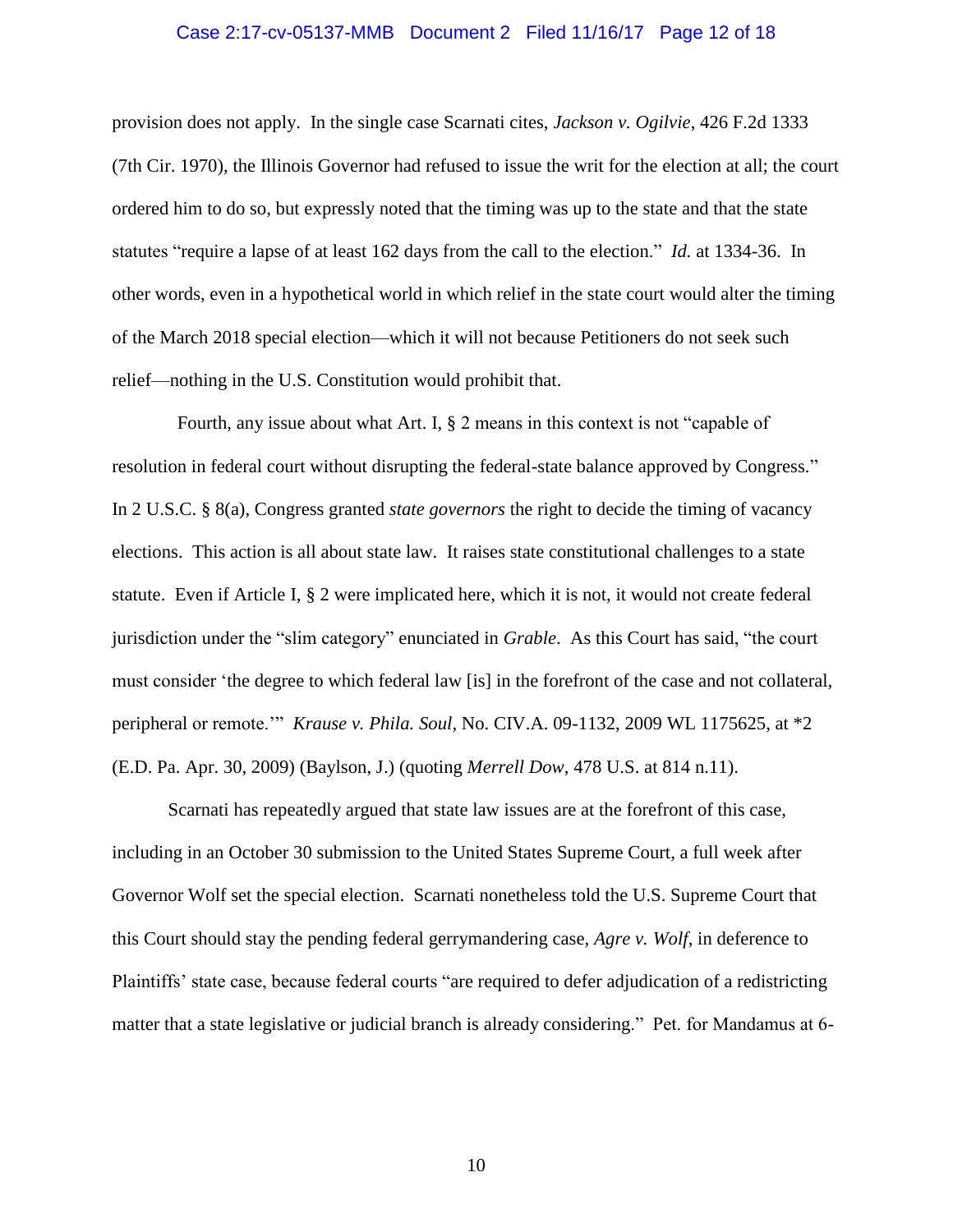#### Case 2:17-cv-05137-MMB Document 2 Filed 11/16/17 Page 13 of 18

7, No. 17-631 (U.S. Oct. 30, 2017). Scarnati expressly *referenced* the special election as part of his argument that the Supreme Court should order the *federal court* to defer to the *state court*:

> In addition, on October 23, 2017, the Governor of Pennsylvania called a Special Election to replace U.S. Representative Tim Murphy, who resigned effective October 21, 2017. … A rush to action by the District Court threatens to impede that ongoing federal election.

*Id.* at 24-25. In other words, Scarnati told the U.S. Supreme Court that a federal court could not resolve the question whether the 2011 Plan is unconstitutional—or whether the special election should go forward—without infringing on state judicial prerogatives. *Id.* at 6-7. He cannot turn around and now argue that the same question is "capable of resolution in federal court without disrupting the federal-state balance approved by Congress." *Gunn*, 568 U.S. at 258.

#### <span id="page-12-0"></span>**III. This Motion Warrants Expedited Treatment and an Immediate Remand**

Under § 1447(c), the Court may remand the case "at any time" based on the lack of subject matter jurisdiction. When a district court discovers a jurisdictional defect in an improperly removed case, the court should remand the case immediately. *Meritcare Inc. v. St. Paul Mercury Ins. Co.*, 166 F.3d 214, 217 (3d Cir. 1999). Likewise, once a party raises by motion a failure in the statutory prerequisites for removal, an immediate remand is appropriate.

Given the patent deficiencies of the removal notice and this Court's lack of subject matter jurisdiction, as well as the expedited schedule for the state court proceeding mandated by the Pennsylvania Supreme Court, this Court should remand this matter *immediately*, without awaiting an opposition from Scarnati. Nothing he would say could salvage this removal.

Any delay in resolving this motion would substantially prejudice Plaintiffs. As stated, the Pennsylvania Supreme Court has ordered that this case be tried, and findings of fact and conclusions of law be issued, by the end of this calendar year. Trial in the state court has been set to begin December 11—barely three weeks from now. If this case is not remanded promptly,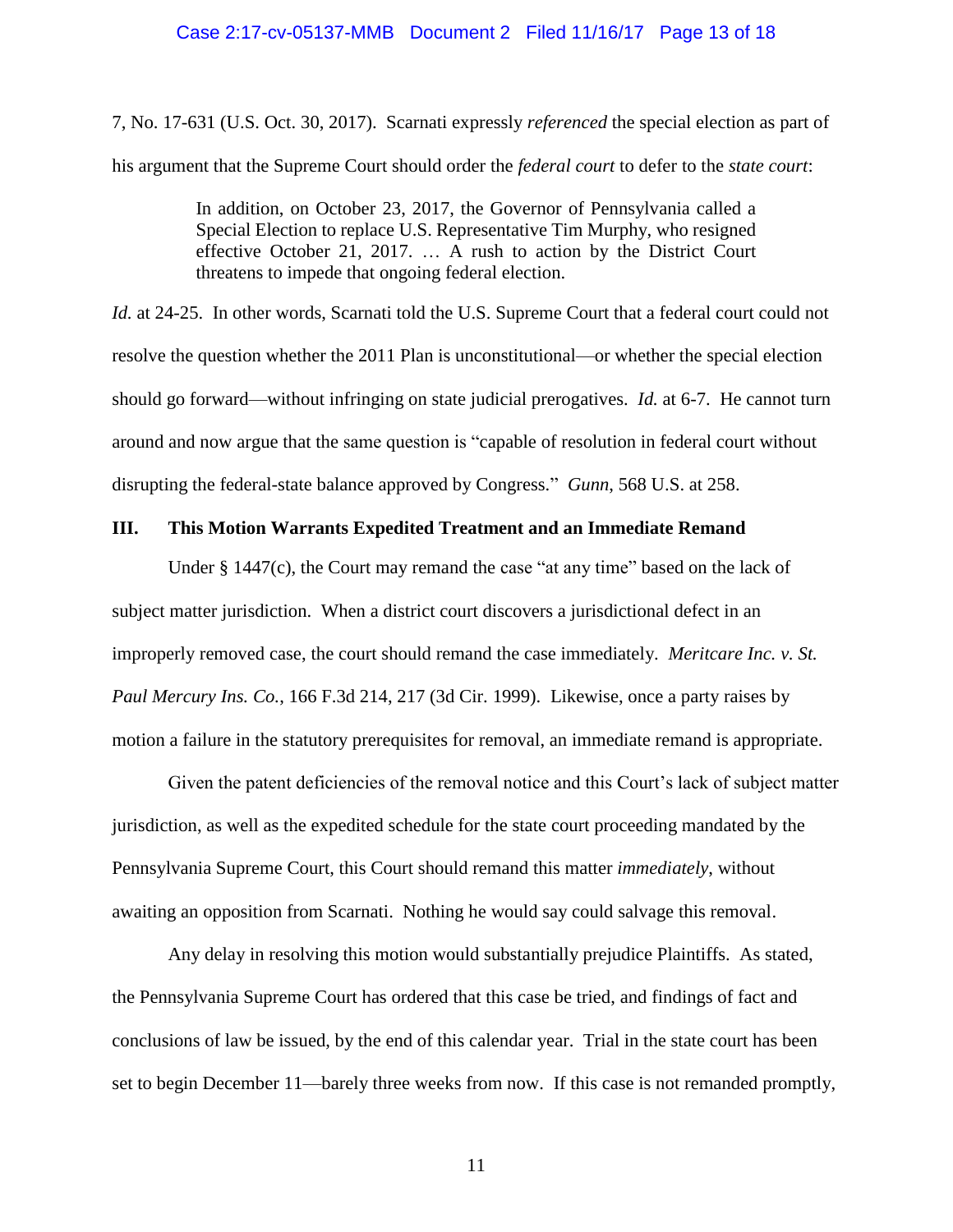#### Case 2:17-cv-05137-MMB Document 2 Filed 11/16/17 Page 14 of 18

the delay could derail the schedule imposed by the Pennsylvania Supreme Court to resolve critically important questions of state constitutional law. Indeed, Scarnati's vexatious conduct has already resulted in cancellation of the pre-trial conference that had been scheduled for today. Beyond that, Scarnati notified the state court of his removal just hours before the state court's deadline for him to submit his brief on legislative and other purported privileges, and indeed neither he nor the other legislative respondents filed such a brief on November 15. The state court had ordered Plaintiffs to file their response within two days, with a decision expected next week. Scarnati improperly used the notice of removal to avoid filing his privilege brief in an effort to delay the start of fact discovery and derail the December 11 trial.

#### <span id="page-13-0"></span>**IV. Plaintiffs Are Entitled to Attorneys' Fees Under 28 U.S.C. § 1447(c)**

Under 28 U.S.C. § 1447(c), "[a]n order remanding the case may require payment of just costs and any actual expenses, including attorney fees, incurred as a result of the removal." "Absent unusual circumstances, courts may award attorney's fees under  $\S$  1447(c) only where the removing party lacked an objectively reasonable basis for seeking removal." *Martin v. Franklin Capital Corp.*, 546 U.S. 132, 139 (2005). "Conversely, when an objectively reasonable basis exists, fees should be denied." *Id.* A party seeking fees need not establish that a notice of removal was frivolous. The Third Circuit, rather, has affirmed an award of attorneys' fees where "the assertion in the removal petition that the district court had jurisdiction was, if not frivolous, at best insubstantial." *Mints v. Educ. Testing Serv.*, 99 F.3d 1253, 1261 (3d Cir. 1996).

Here, Scarnati's notice of removal is worse than insubstantial—it is frivolous. The failure to obtain the Governor's consent to the removal alone proves the point. Scarnati now claims that the Governor is not indispensable, after repeatedly telling the state court that the Governor is "indispensable." Scarnati's tortured attempt to avoid the 30-day time-bar based on the Governor's Writ of Election is just as bad. And his entire theory of jurisdiction rests on the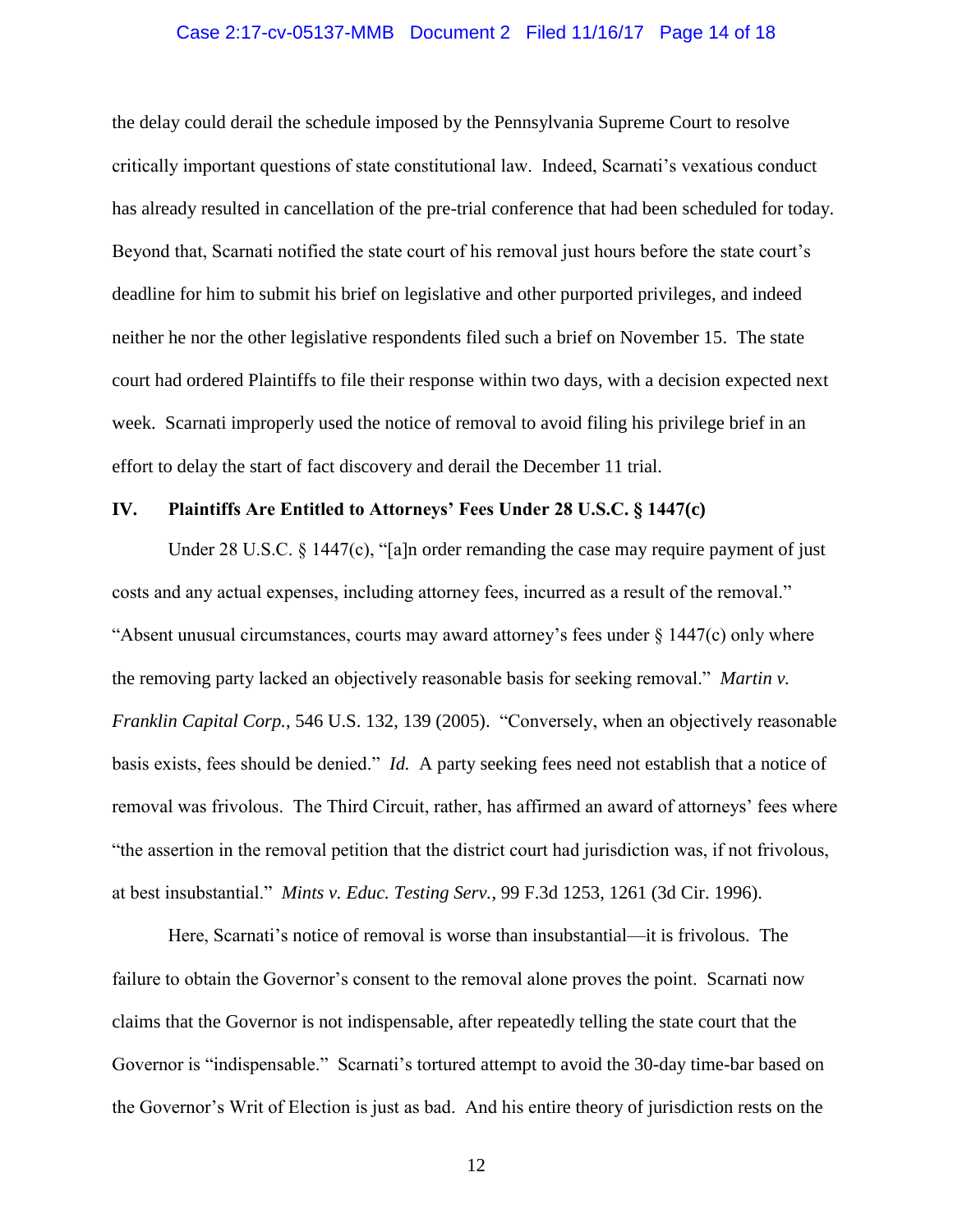#### Case 2:17-cv-05137-MMB Document 2 Filed 11/16/17 Page 15 of 18

falsehood that Plaintiffs are seeking to change the map for the upcoming special election—a falsehood that, even if true, would not come close to establishing jurisdiction.

Fees are particularly warranted because of Scarnati's transparent ploy to delay. Scarnati (along with the General Assembly) filed an "emergency" mandamus petition asking the U.S. Supreme Court to stay proceedings in *Agre v. Wolf* until the state court resolves the present case. After insisting in the mandamus petition that this Court be ordered to abstain in favor of "the Pennsylvania appellate courts' decision on important questions of Pennsylvania constitutional law," Pet. for Mandamus at 20, Scarnati then removed the case to this Court.

In these circumstances, an award of attorneys' fees is warranted both to shift the cost of this sideshow to Scarnati and to deter others from engaging in such gamesmanship in the future.

## **CONCLUSION**

<span id="page-14-0"></span>For the foregoing reasons, the Court should immediately remand this case to state court and award attorneys' fees to Plaintiffs.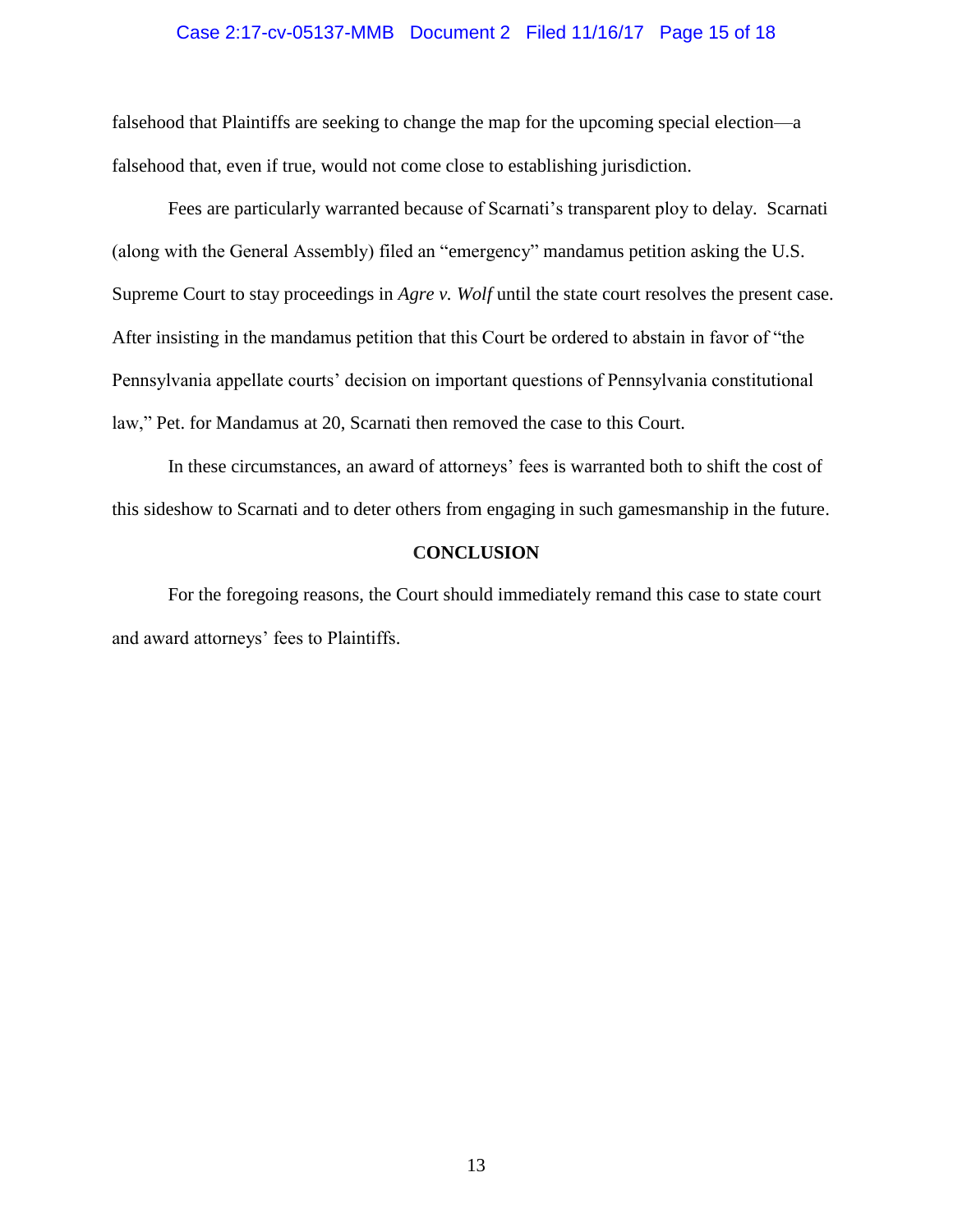DATED: November 16, 2017 Respectfully submitted,

/s/ Mary M. McKenzie

Mary M. McKenzie Attorney ID No. 47434 Michael Churchill Attorney ID No. 4661 Benjamin D. Geffen Attorney ID No. 310134 PUBLIC INTEREST LAW CENTER 1709 Benjamin Franklin Parkway, 2nd Floor Philadelphia, PA 190103 (215) 627-7100 (telephone) (215) 627.3183 (fax) mmckenzie@pubintlaw.org

David P. Gersch (*pro hac vice* motion forthcoming) ARNOLD & PORTER KAYE SCHOLER LLP 601 Massachusetts Avenue NW Washington, DC 20001 (202) 954-5000 (telephone) (202) 942-5999 (fax) david.gersch@apks.com

*Counsel for Plaintiffs*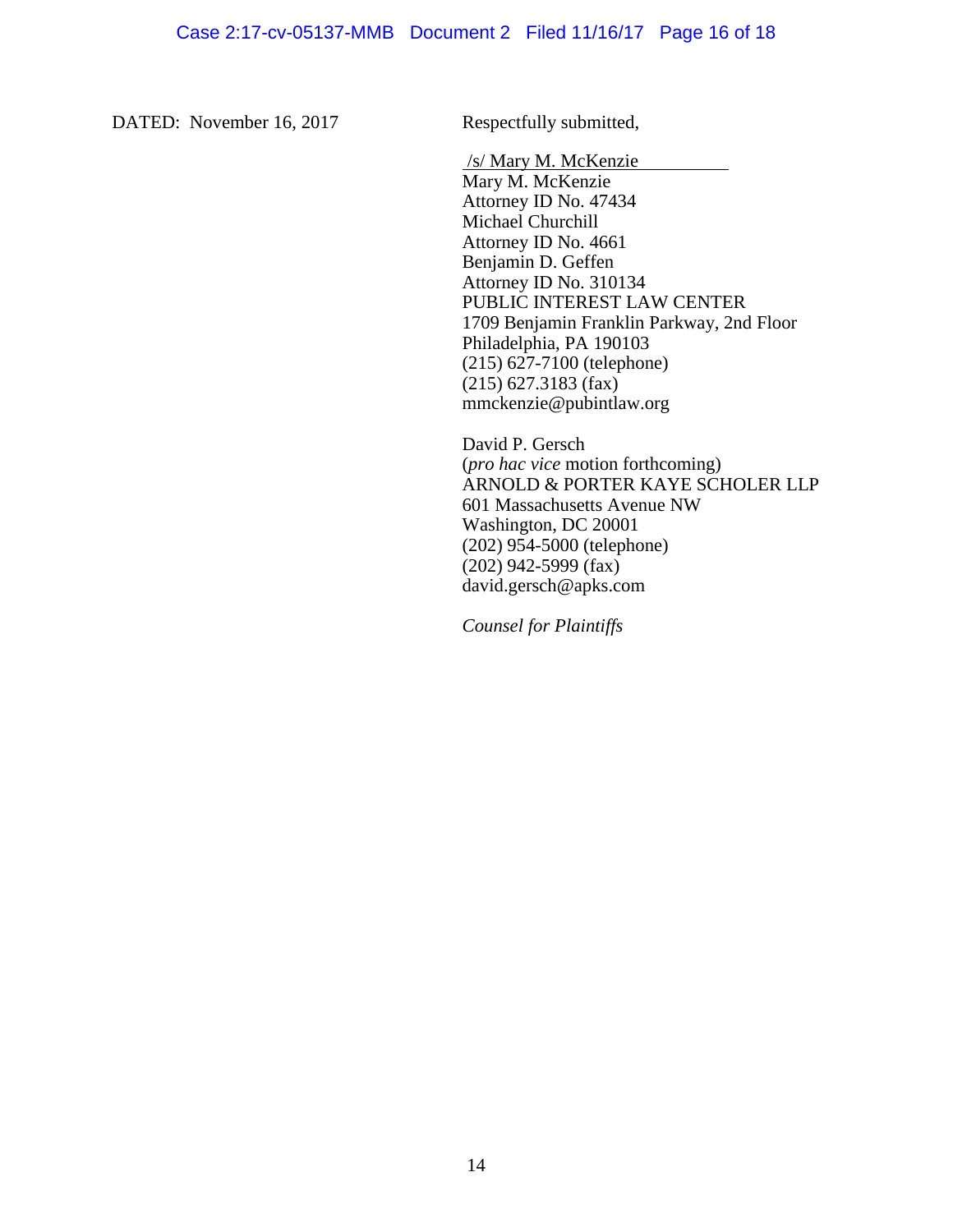# **CERTIFICATE OF SERVICE**

I hereby certify that on this date, November 16, 2017, I caused the foregoing Plaintiffs'

Emergency Motion to Remand to be filed and served on all counsel of record by operation of the

CM/ECF system for the United States District Court for the Eastern District of Pennsylvania. I

further certify that simultaneously with this filing via CM/ECF, I served the foregoing Plaintiffs'

Emergency Motion to Remand by electronic mail on all counsel of record for all Respondents

and Intervenors in the Commonwealth Court case:

## **Counsel for Respondent the Pennsylvania General Assembly**

Jonathan F. Bloom *jbloom@stradley.com* Karl S. Myers *kmyers@stradley.com*

## **Counsel for Respondent Gov. Thomas W. Wolf**

Linda C. Barrett *lbarrett@pa.gov* Sean M. Concannon *sconcannon@pa.gov* Thomas P. Howell *thowell@pa.gov* Mark A. Aronchick (also representing Respondents Torres & Marks) *maronchick@hangley.com* Michele D. Hangley (also representing Respondents Torres & Marks) *mhangley@hangley.com* Claudia De Palma (also representing Respondents Torres & Marks) *cdepalma@hangley.com*

# **Counsel for Respondent Lt. Gov. Michael J. Stack III**

Alex M. Lacey *alacey@cohenlaw.com* Alice B. Mitinger *amitinger@cohenlaw.com* Clifford B. Levine *clevine@cohenlaw.com* Lazar M. Palnick *lazarp@earthlink.net*